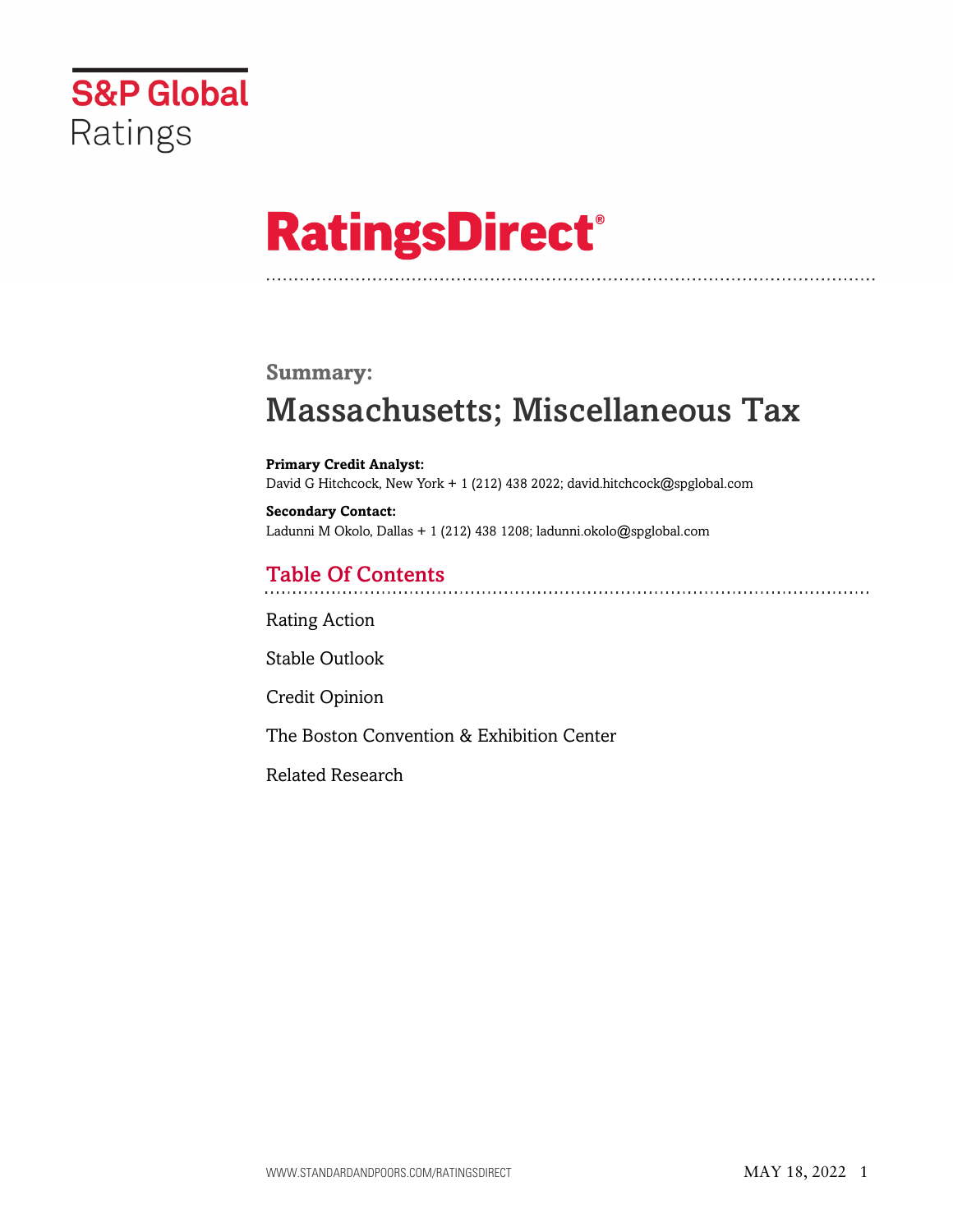# **Summary:** Massachusetts; Miscellaneous Tax

| <b>Credit Profile</b>                                            |                 |          |
|------------------------------------------------------------------|-----------------|----------|
| Massachusetts misc tax (wrap of insured) (FGIC & BHAC) (SEC MKT) |                 |          |
| <b>Unenhanced Rating</b>                                         | A-(SPUR)/Stable | Upgraded |
| Massachusetts misc tax (FGIC) (National)                         |                 |          |
| <b>Unenhanced Rating</b>                                         | A-(SPUR)/Stable | Upgraded |
| Massachusetts misc tax (FGIC) (National) (AGM)                   |                 |          |
| <b>Unenhanced Rating</b>                                         | A-(SPUR)/Stable | Upgraded |
| Many issues are enhanced by bond insurance.                      |                 |          |

# <span id="page-1-0"></span>Rating Action

S&P Global Ratings has raised its rating on the Commonwealth of Massachusetts' special obligation dedicated tax revenue bonds series 2004 and revenue refunding bonds series 2005 to 'A-' from 'BBB+'. The outlook is stable.

Securing the bonds are pledged revenues, which include certain room occupancy taxes, vehicle rental surcharges, and sales tax and sightseeing surcharges that Massachusetts collects within the cities of Boston, Cambridge, Springfield, Worcester, and Chicopee, as well as the town of West Springfield.

The upgrade reflects recent recovery in pledged revenues, as evidenced by a strong rebound in monthly pledged revenues during fiscal 2022, following significant declines in pledged tax revenue in fiscal 2021 as a result of pandemic-related restrictions on economic activity. Pledged revenue coverage of maximum annual debt service (MADS) in fiscal 2021 was only 0.87x, a large drop from 2.75x in fiscal 2020, and 3.01x in fiscal 2019, the last full fiscal year before the onset of COVID-19 pandemic. However, fiscal year-to-date pledged revenue collected in the first 10 months of fiscal 2022 already shows good 1.97x coverage of MADS on an unaudited basis, despite a 26% revenue drop from the comparable (pre-pandemic) 10-month period in fiscal 2020. One-month April 2022 pledged revenue was 11% below pre-pandemic one-month April 2019 collections. The Massachusetts Convention Center Authority re-opened at the end of May 2021, which helped boost hotel taxes, which are the largest portion of pledged revenue. Based on recent trends, and S&P Global Ratings' national outlook for the hospitality industry (see "U.S. Lodging Trends Move Toward Normal As Macro Risks Rise," published May 4, 2022, on RatingsDirect), we believe debt service coverage should revert to levels comparable with those pre-pandemic over the course of the next year.

Even when debt service coverage fell below 1x in fiscal 2021, the bond trustee did not dip into a pledged capital reserve fund, sized at MADS, and funded with \$53 million of cash in place of an earlier unrated surety with National Public Finance Guarantee Corp., as a result of the commonwealth withholding extra revenue in fiscal 2020 in anticipation of its use in fiscal 2021 to meet potential pledged revenue shortfalls. We anticipate that reserves will remain intact.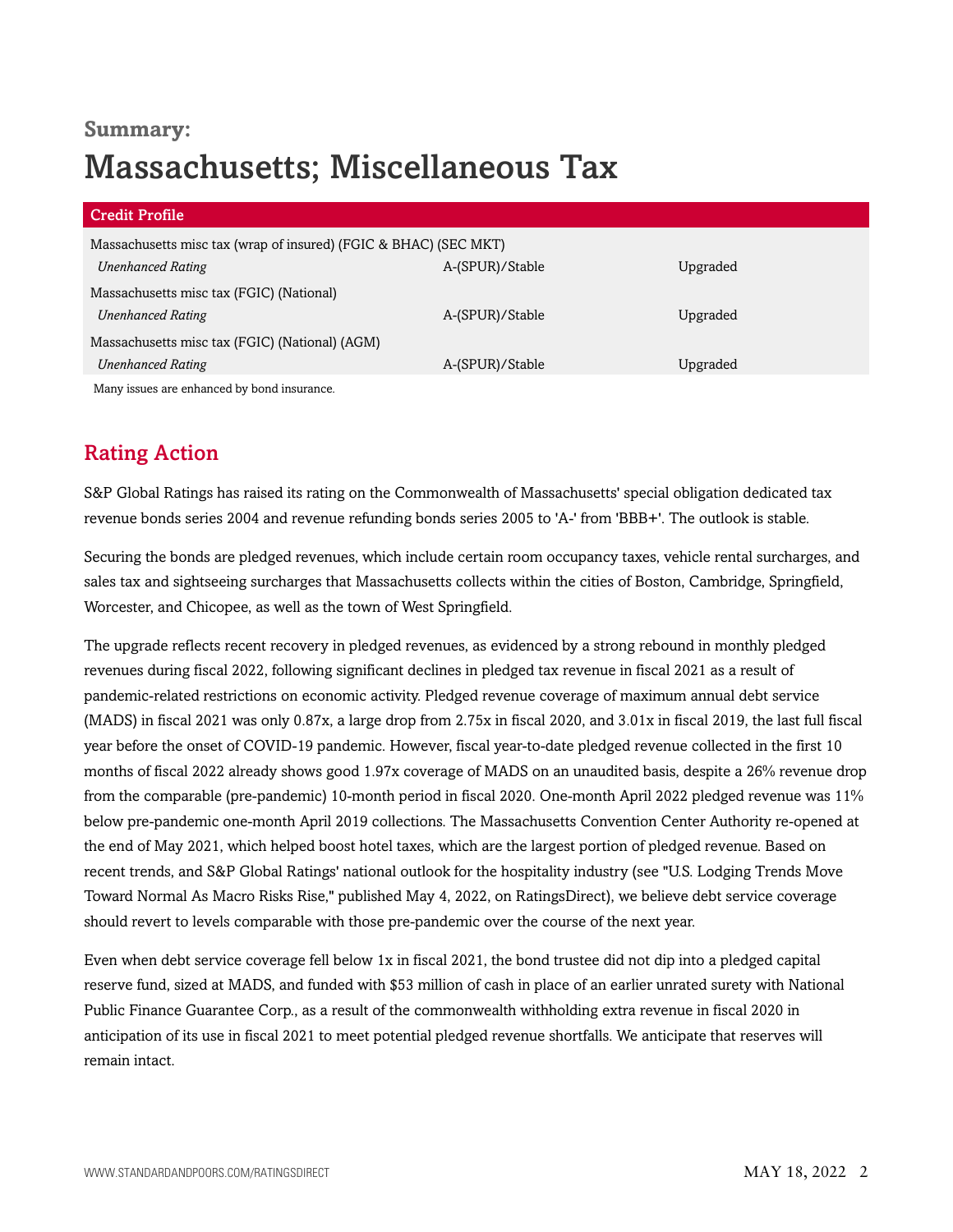#### Credit overview

The bonds are rated under our priority-lien tax revenue debt criteria, published Oct. 22, 2018.

We base our rating on what we view as:

- Massachusetts' role as a national and international commercial and tourism center;
- A gross pledge of hotel and car rental taxes that is not dependent on net revenue of the Massachusetts Convention Center Authority, and debt service payments that are not subject to annual legislative appropriation;
- Anticipated increases in pledged coverage that should bring annual debt service coverage close to 2x on an ongoing basis, based on recent monthly revenue collections and renewed Boston hotel activity, following less than 1x coverage in fiscal 2021;
- Our assessment that the U.S. lodging sector has completed its recovery from the effects of the recent pandemic (see "U.S. Lodging Trends Move Toward Normal As Macro Risks Rise," May 4, 2022); and
- A good 1.50x additional bonds test (ABT).

#### Offsetting factors include:

- The narrow and cyclical nature of the pledged revenues that have experienced decline in recessionary periods, apart from the recent pandemic; and
- Although on hold for now, there is the potential for significant additional parity bonding to accommodate a previously proposed \$1.1 billion Boston Convention & Exhibition Center expansion, although such additional bonding would likely be offset by additional state pledged revenues.

#### Environmental, social, and governance

Pledged revenues reflect business and tourism activity in the state's major cities. Environmental factors are a moderately negative consideration in our credit rating analysis due to the link to business activity within the state. The state has coastal exposure, with about two-thirds of its population in the Boston MSA. However, we note that the commonwealth has been addressing environmental risks since 2004 through its Climate Protection Plan.

## <span id="page-2-0"></span>Stable Outlook

#### Downside scenario

Should audited fiscal 2022 pledged revenue not show significant recovery, as indicated by unaudited year-to-date monthly fiscal 2022 revenue figures, or revenue dip materially in future years, we could lower our rating.

#### Upside scenario

If we believe audited pledged revenue will show sustained debt service coverage at very high levels, and there continues to be no near-term plans for significant additional parity bonding, we could make a positive revision to our outlook or raise the rating.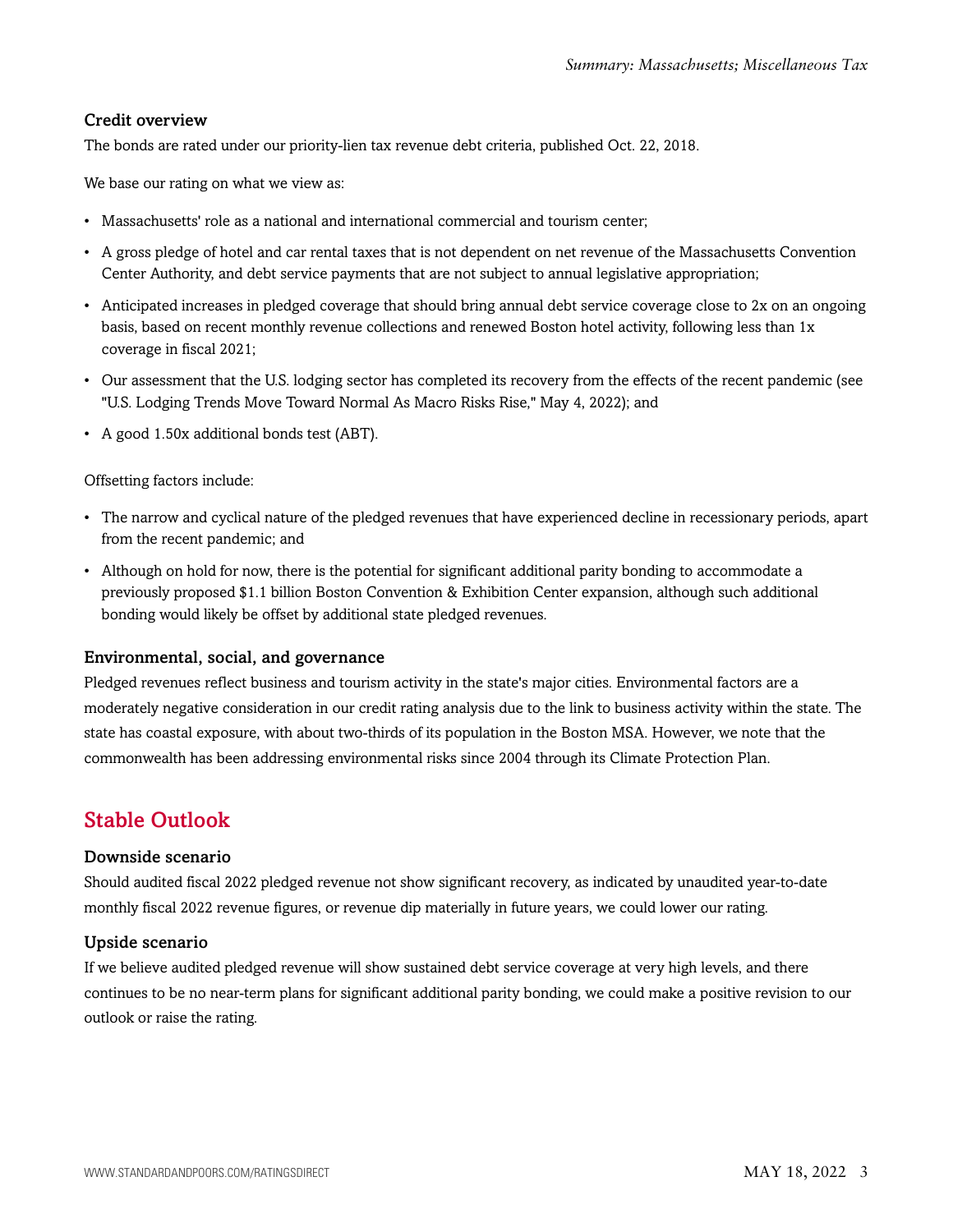# <span id="page-3-0"></span>Credit Opinion

#### Bond authorizations

There have been two bond issues to date under this lien. Series 2004, since retired, funded the construction of a 1.6 million-square-foot convention and exhibition facility in Boston, and provided funds for renovations of convention centers in Springfield and Worcester. The series 2005 bonds refunded certain 2004 bonds for net present-value savings.

In 2014, the governor approved legislation that would provide for a \$1.1 billion expansion of the Boston Convention Center, financed by additional parity debt. In October 2019, additional legislation was filed modifying the 2014 expansion plan, which did not contain authorization for additional parity debt, but this legislation was not approved at that time. Should additional parity debt be authorized, we believe Massachusetts is likely to increase tax revenue to support the additional debt service.

#### Economic fundamentals: Strong to very strong

We view the large economic base generating the tax as strong and diverse. Although the economic base does not cover the whole commonwealth, it covers Massachusetts' major metropolitan areas of Boston, Cambridge, Springfield, Worcester, and Chicopee, as well as the town of West Springfield. In normal times, this generates significant visitor traffic for business purposes and tourism.

#### Revenue volatility: Moderate

Pledged revenues increased strongly for 10 years following the Great Recession, rising 11.8% alone in fiscal 2019, the fiscal year preceding the pandemic, to \$164.2 million. However, pledged revenue fell 11.2% to \$145.8 million in fiscal 2020, and fell 68.6% to \$45.7 million in fiscal 2021, the last audited year, as a result of pandemic-related restrictions on economic activity. From peak to trough, pledged revenues fell 72.1% from fiscal years 2019 to 2021.

However, unaudited commonwealth monthly revenue collections have shown a strong rebound so far in in the fiscal year ending June 30, 2022. Year-to-date pledged revenue collections through April 2022, were \$104.5 million, or 220% above the same year-to-date period the previous year.

While revenue volatility in fiscal 2021 might be considered high, we have made an analytical adjustment to reflect what we believe will be moderate volatility, reflecting the temporary and unique nature of the pandemic, and the strong rebound in pledged revenue so far in fiscal 2022 and that expected to continue on an ongoing basis.

Room occupancy taxes have historically been the majority of pledged revenues, comprising 60% of pledged revenue in the first ten months of fiscal 2022, and slightly higher percentages in pre-pandemic periods. Sales, meals, and sales services comprised the next highest revenue at 30%.

#### Coverage and liquidity: Weak to adequate

Until the COVID-19 pandemic, combined pledged revenue increased strongly, more than doubling over 10 years and producing rising debt service coverage. Pledged revenue produced what we view as strong 3.01x annual debt service coverage in fiscal 2019, and using the new lower MADS that went into effect after 2019, MADS coverage was 3.10x. Fiscal 2020 still produced strong 2.79x annual debt service coverage because pandemic restrictions only went into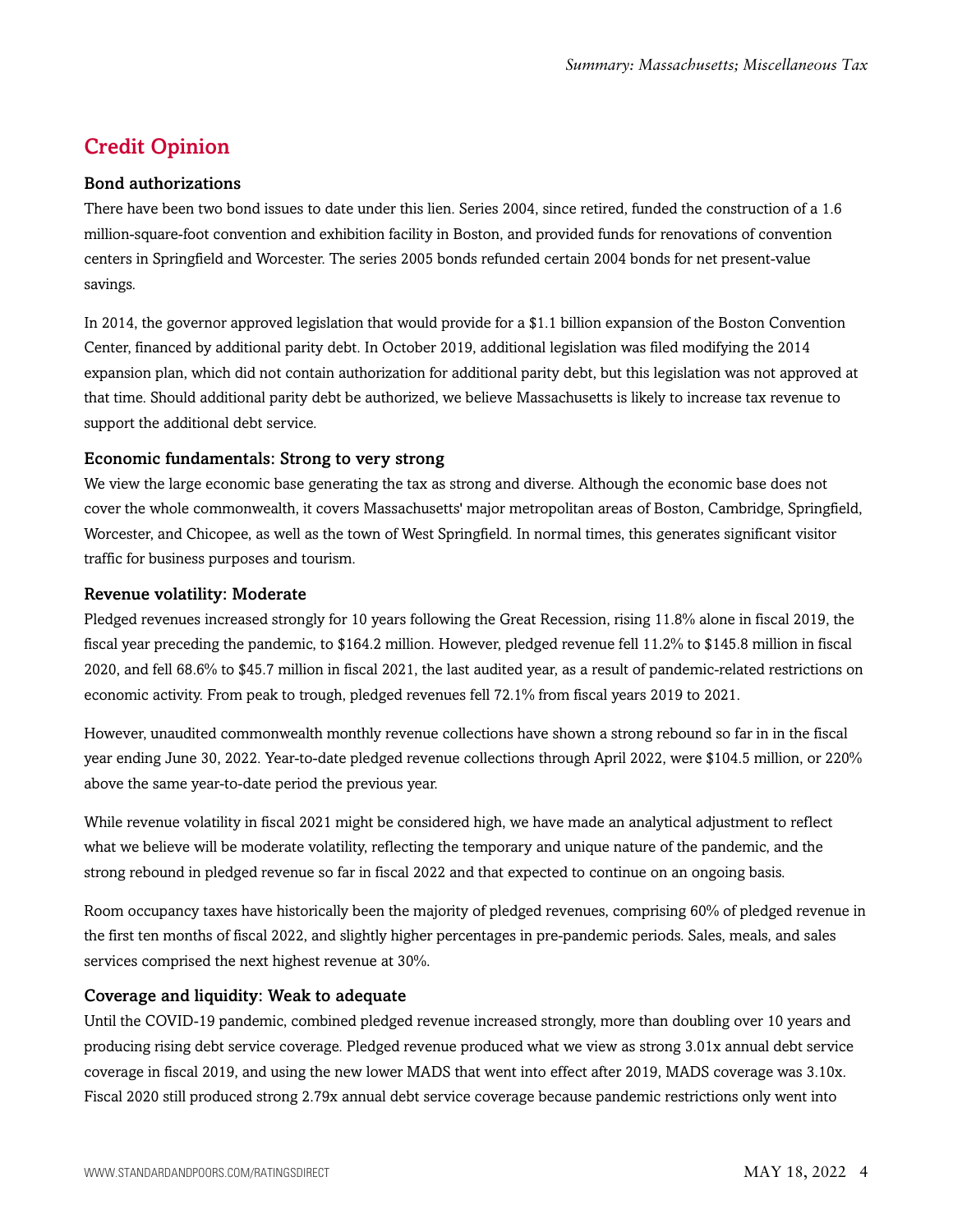effect toward the end of the fiscal year ended June 30, 2020. However, 2021 coverage of annual debt service in fiscal 2021 was only 0.87x, and coverage of MADS was slightly less at 0.86x. The state was able to make debt service payments without dipping into the capital reserve fund by withholding extra revenue during fiscal 2020 in anticipation of its use for debt service in fiscal 2021.

Recent renewed economic activity as pandemic restrictions have eased have helped pledged revenue bounce back. Unaudited cumulative pledged revenue in fiscal 2022 collected year to date only through April 2022 totaled \$104.5 million, covering MADS of \$53,014 by 1.97x, and by 2.37x on a pro forma annualized basis.

Massachusetts reports that as of April 30, 2022, the convention center revenue fund had a balance of \$142.9 million, although the revenue fund can legally have outflows to pay convention center expenses as long as the current fiscal year's debt service is funded. In addition, the convention center reported a capital reserve fund balance cash funded at \$53 million (MADS), in place of an earlier unrated surety agreement from National Public Finance Guarantee Corp., as successor to Financial Guaranty Insurance Co. The capital reserve fund may only be used to pay debt service, if necessary. We view these levels of reserves as providing potential time for pledged revenue to recover once the pandemic ends.

The current ABT requires either 1.5x historical coverage of MADS after additional debt issuance, or a projected 1.5x revenue test in the fifth year after new bond issuance, if each rating agency that maintains a rating on the bonds affirms the then-current rating.

#### Linkage to commonwealth general creditworthiness

Because the commonwealth collects the pledged revenues, we view the rating on the convention center bonds as linked to Massachusetts' creditworthiness. In our establishment of a one-notch upward limitation on the convention center revenue bond rating compared with the state GO rating, we included our view that Massachusetts provides critical public services into our analysis. While we consider that statutory and bond covenant restrictions on the use of convention center fund revenues as providing some uplift, in our view, the collection and distribution of pledged revenues by the commonwealth exposes the revenues to operating risk if there should be a distress situation. For this reason, under our priority-lien criteria, we consider the linkage between the priority-lien pledge and the commonwealth close. However, because our GO rating on Massachusetts is substantially higher than our priority-lien rating on the convention center bonds, we do not see the commonwealth rating as a limitation on the rating on the convention center bonds.

### <span id="page-4-0"></span>The Boston Convention & Exhibition Center

The Boston Convention & Exhibition Center project is a joint financing project (although separately secured) between the city through its Boston Redevelopment Authority, and the commonwealth through its Massachusetts Convention Center Authority. In accordance with the Convention Center Act that created the financing authority in 1997, Massachusetts has been collecting and segregating excess pledged receipts in the convention and exhibition center fund. The convention center's net position declined by \$5.3 million in fiscal 2021 to \$651.7 million, and its unrestricted net position was negative \$15.1 million, with unrestricted cash and cash equivalents of \$26.3 million, according to the commonwealth's fiscal 2021 comprehensive annual financial report. In addition, Massachusetts must certify annually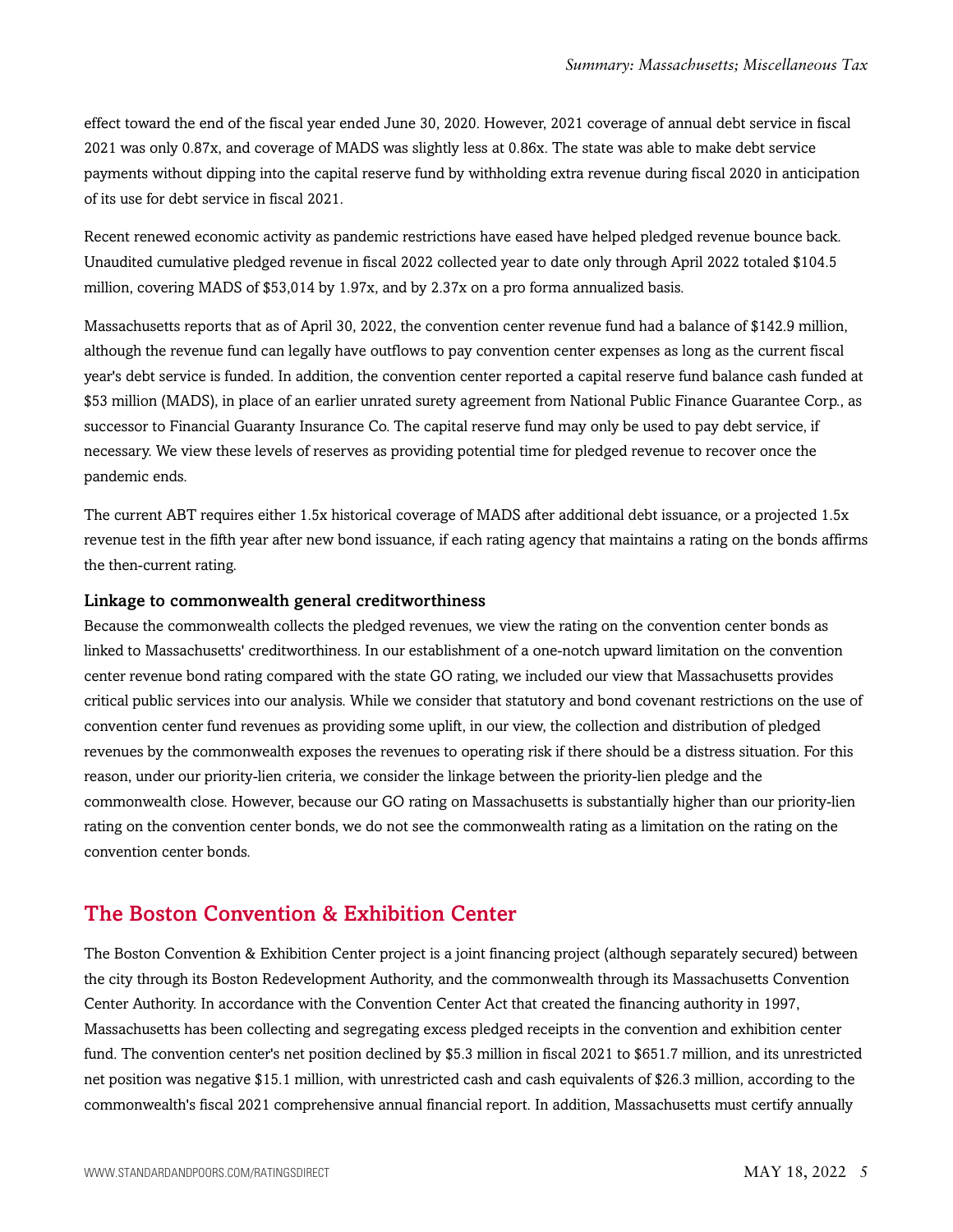that current receipts, or current receipts plus retained receipts, cover 1.5x MADS. A held over portion of the retained receipts in fiscal 2020 were required to meet the 2021 annual coverage requirement of 1.5x MADS in fiscal 2021; in fiscal 2010, a similar retention occurred in order to meet the coverage requirement.

In addition, and in accordance with the authorizing legislation and bond trust agreement, if on the last day of any fiscal year the balance on deposit in the capital reserve fund is lower than the capital reserve fund requirement, the 2.75% convention center financing fee imposed within Boston shall be increased to the maximum rate permitted by law until the balance on deposit in the capital reserve fund again equals the capital reserve fund requirement. However, the overall hotel tax rate in Boston cannot exceed 14% (it is currently 12.2%).

In addition, and in accordance with the authorizing legislation and bond trust agreement, if on the last day of any fiscal year the balance on deposit in the capital reserve fund is lower than the capital reserve fund requirement, the 2.75% convention center financing fee imposed within Boston shall be increased to the maximum rate permitted by law until the balance on deposit in the capital reserve fund again equals the capital reserve fund requirement. However, the overall hotel tax rate in Boston cannot exceed 14% (it is currently 12.2%).

# <span id="page-5-0"></span>Related Research

Through The ESG Lens 3.0: The Intersection Of ESG Credit Factors And U.S. Public Finance Credit Factors, March 2, 2022

Certain terms used in this report, particularly certain adjectives used to express our view on rating relevant factors, have specific meanings ascribed to them in our criteria, and should therefore be read in conjunction with such criteria. Please see Ratings Criteria at www.standardandpoors.com for further information. Complete ratings information is available to subscribers of RatingsDirect at www.capitaliq.com. All ratings affected by this rating action can be found on S&P Global Ratings' public website at www.standardandpoors.com. Use the Ratings search box located in the left column.